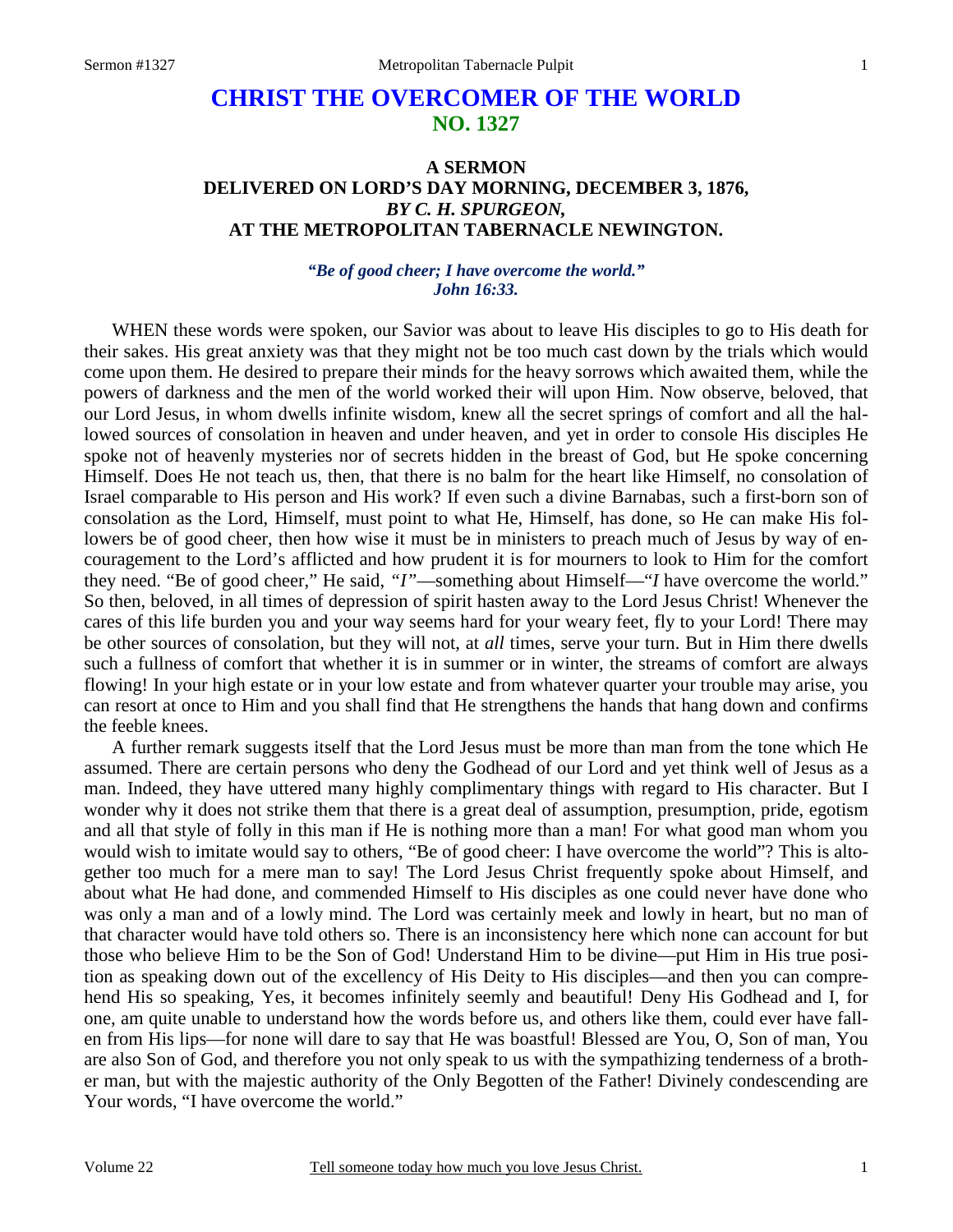If you look at this claim of Jesus without the eyes of faith, does it not wear an extraordinary appearance? How could the betrayed man of Nazareth say, "I have overcome the world"? We can imagine Napoleon speaking thus when he had crushed the nations beneath his feet and shaped the map of Europe to his will. We can imagine Alexander speaking thus when he had rifled the palaces of Persia and led her ancient monarchs captive, but who is this that speaks this way? It is a Galilean who wears a *peasant's* garment, and consorts with the poor and the fallen! He has neither wealth nor worldly rank nor honor among men and yet speaks of having overcome the *world!* He is about to be betrayed by His own base follower into the hands of His enemies and to be led out to judgment and to death, and yet He says, "I have overcome the world." He is casting an eye to His cross with all its shame and to the death which ensued from it, and yet He says, "I have overcome the world." He had not where to lay His head. He had not a disciple that would stand up for Him, for He had just said, "You shall be scattered, every man to His own, and shall leave Me alone." He was to be charged with blasphemy and sedition and brought before the judge, and find no man to declare His generation. He was to be given up to brutal soldiers to be mocked and despitefully used and spat upon! His hands and feet were to be nailed to the cross that He might die a felon's death—and yet He said, "I have overcome the world." How marvelous and yet how true! He spoke not after the manner of the flesh, nor after the sight of the eyes. We must use faith's optics here and look within the veil—then we shall see not only the despised bodily person of the Son of man, but the indwelling, noble, all-conquering soul which transformed shame into honor and death into glory! May God the Holy Spirit enable us to look through the external to the internal and see how marvelously the ignominious death was the rough garment which concealed the matchless victory from the purblind eyes of carnal man!

 During the last two Sabbath mornings I have spoken of our Lord Jesus Christ—first, as the end of the law, and secondly, as the conqueror over the old serpent. Now we come to speak of Him as *the overcomer of the world—addressing His disciples He said, "Be of good cheer; I have overcome the world."* 

 Now, *what is this world that He speaks about*? And *how has He overcome it*? And *what good cheer is there in the fact for us*?

**I.** WHAT IS THIS WORLD TO WHICH HE IS REFERRING? I scarcely know a word which is used with so many senses as this word, "world." If you will turn to your Bibles you will find the word, "world," used in widely different ways, for there is a world which Christ made, "He was in the world and the world was made by Him"—that is, the *physical* world. There is a world which God so loved that He gave His only begotten Son that whoever believes in Him might not perish. There are several forms of this favorable use. Then there is a world, the world *here* meant, which "lies in the wicked one"—a world which knows not Christ but which is ever more opposed to Him—a world for which He says that He does not pray and a world which He would not have us love—"Love not the world, neither the things which are in the world." Without going into these various meanings and shades of meaning, which are very abundant, let us just say that we scarcely know how to define what is meant here in so many words, though we know well enough what is meant. Scripture does not give us definitions, but uses language in a popular manner, since it speaks to common people. "The world" is very much the equivalent of the "seed of the serpent," of which we spoke last Sunday. The world here means the visible embodiment of that spirit of evil which was in the serpent and which now works in the children of disobedience. It is the human form of the same evil force with which our Lord contended when He overcame the devil. It means the power of evil in the unregenerate mass of mankind, the energy and power of sin as it dwells in that portion of the world which abides in death and lies in the wicked one. The devil is the god of this world and the prince of this world, and therefore he who is the friend of this world is the enemy of God! The world is the opposite of the church. There is a church which Christ has redeemed and chosen out of the world and separated unto Himself from among men. And of these as renewed by the power of divine grace, He says, "You are not of the world, even as I am not of the world." And again, "Because you are not of the world, but I have chosen you out of the world, therefore the world hates you." Now, the rest of mankind not comprehended among the chosen, the redeemed, the called, the saved, are called the *world*. Of these our Lord said, "O, righteous Father, the world has not known You." And John said, "The world knows us not because it knew Him not." This is the power which displays a deadly enmity against Christ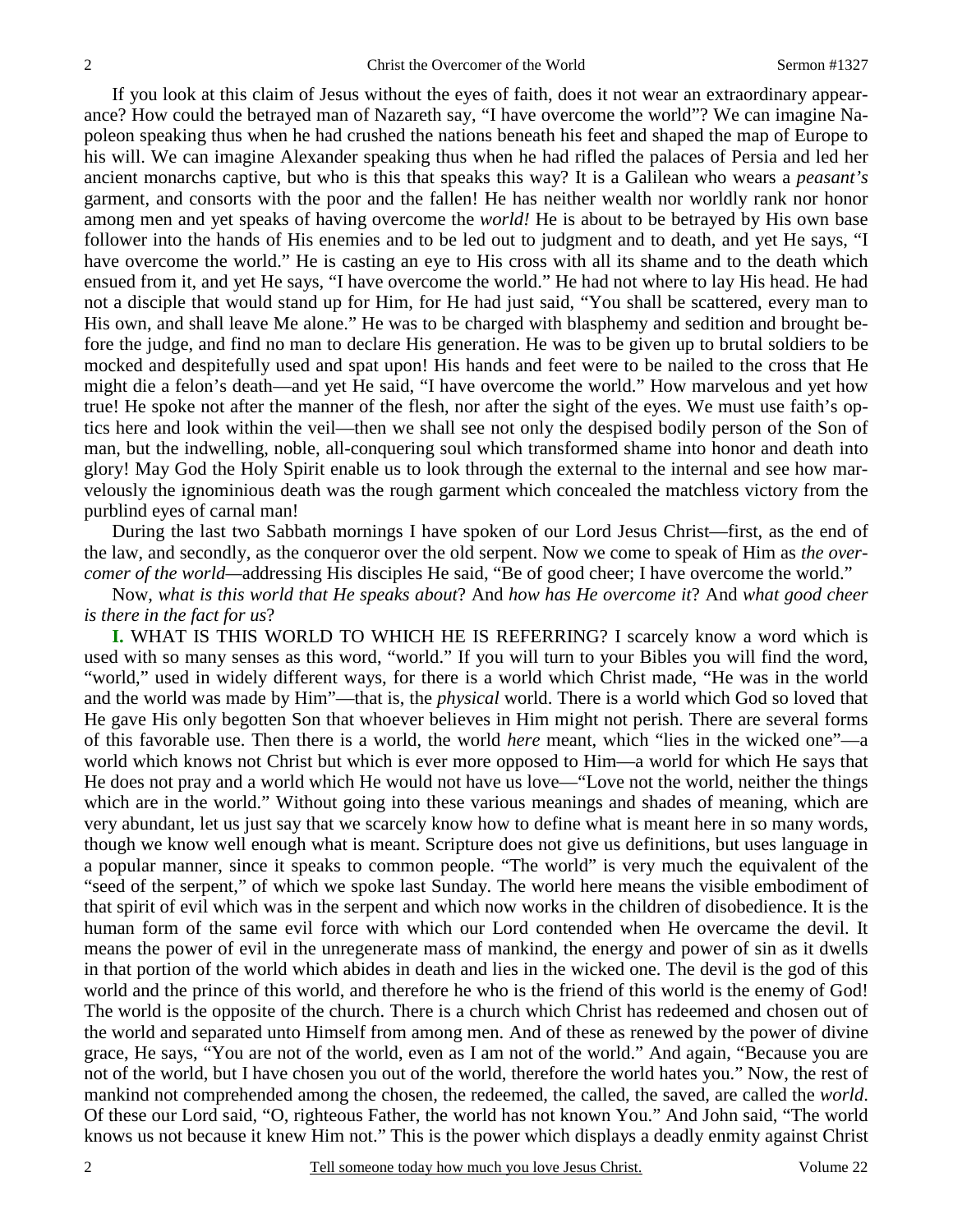and against His chosen—therefore it is called, "this present evil world," while the kingdom of grace is spoken of as, "the world to come." This is the world of which it is said, "He that is born of God overcomes the world."

 You will see that "the world" includes the ungodly themselves, as well as the force of evil in them. But it marks them out not as creatures nor even as men who have sinned, but as unregenerate, carnal and rebellious and, therefore, as the *living* embodiments of an evil power which works against God—and so we read of "the world of the ungodly."

 Perhaps I ought to add that there has grown up out of the existence of unconverted men and the prevalence of sin in them, certain customs, fashions, maxims, rules, modes, manners, forces—all of which go to make up what is called, "the world," and there are also certain principles, desires, lusts, governments and powers, which also make up a part of the evil thing called, "the world." Jesus says, "My kingdom is not of this world." James speaks of keeping ourselves "unspotted from the world." John says, "The world passes away and the lust thereof." And Paul says, "Be not conformed to this world, but be you transformed."

 Moreover, I may say that the present constitution and arrangement of all things in this fallen state may be comprehended in the term, "world," for everything has come under vanity by reason of sin and things are not, today, according to the original plan of the Most High as designed for man in His innocence. Behold there are trials and troubles springing out of our very existence in this life of which it is said, "in the world you shall have tribulation." To many a child of God there have befallen hunger and disease and suffering—and unkindness and various forms of evil which belong not to the world to come, nor to the kingdom which Christ has set up—but which come to them because they are in this present evil world which has become so because the race of men have fallen under the curse and consequence of sin.

 Now the world is all these matters put together—this great conglomeration of mischief among men, this evil which dwells here and there and everywhere men are scattered—this is the thing which we call the world. Every one of us know what it is better than we can tell to anybody else and, perhaps, while I am explaining, I am rather confusing than expounding. You know just what the world is to some of you—it is not more than your own little family, as to outward form, but much more as to *influence*. Your actual world may be confined to your own house, but the same principles enter into the domestic circle which pervades kingdoms and states. To others the world takes a wide sweep as they necessarily meet with ungodly men in business and this we must do unless we are to go altogether out of the world, which is no part of our Lord's plan, for He says, "I pray not that You should take them out of the world." To some who look at the whole mass of mankind and are called, thoughtfully, to consider them all because they have to be God's messengers to them, the tendencies and outgoings of the human mind towards that which is evil, and the spirit of men's actions as done against God in all nations and ages—all these go to make up to them, "the world." But be it what it may, it is a thing out of which tribulation will be sure to come to us. Christ tells us so. It may come in the form of temporal trial of some shape or other. It may come in the form of temptation which will alight upon us from our fellow men. It may come in the form of persecution to a greater or less extent according to our position, but it will come! "In the world you shall have tribulation." We are sojourners in an enemy's country and the people of the land where we tarry are not our friends and will not help us on our pilgrimage to heaven. All spiritual men in the world are our friends, but then, like ourselves, they are in the world but they are not of it. From the kingdom of this world of which Satan is lord, we must expect fierce opposition against which we must contend even unto victory if we are to enter into everlasting rest.

**II.** Now this brings me to the more interesting topic in the second place, of HOW HAS CHRIST OVERCOME THE WORLD? And we answer, first He did so *in His life,* then *in His death,* and then *in His rising and His reigning*.

 First, Christ *overcame the world in His life*. This is a wonderful study, the overcoming of the world in the life of Christ! I reckon that those first 30 years of which we know so little were a wonderful preparation for His conflict with the world and that though only in the carpenter's shop, obscure and unknown to the great outside world, yet in fact He was not merely preparing for the battle, but He was,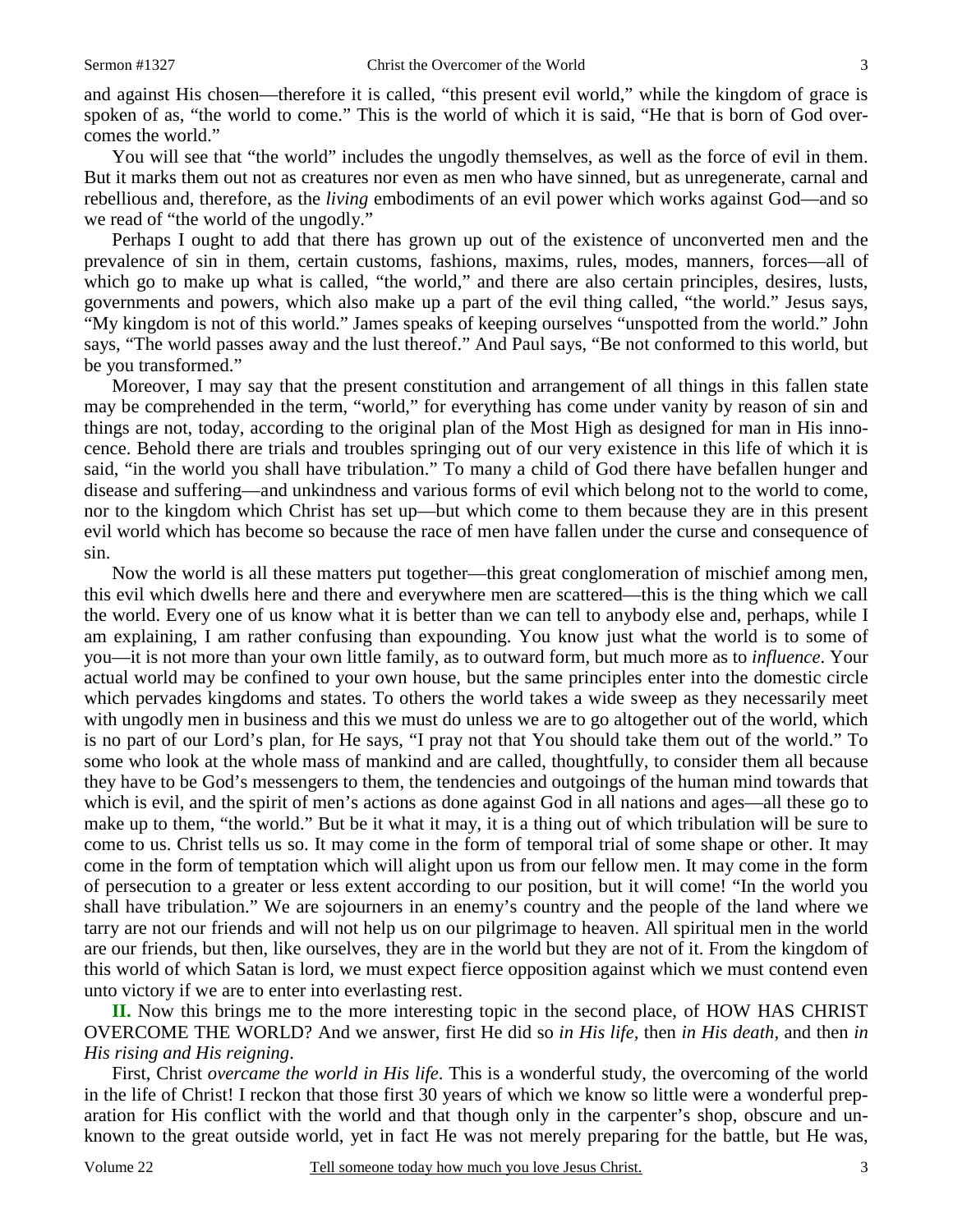then, beginning to overcome it. In the patience which made Him bide His time we see the dawn of the victory. When we are intent upon doing good and we see mischief and sin triumphant everywhere, we are eager to begin. But suppose it were not the great Father's will that we should be immediately engaged in the fray? How strongly would the world, then, tempt us to go forward before our time? A transgression of discipline may be caused by too much zeal and this as much breaks through the law of obedience as dullness or sloth would do! The Roman soldier was accounted guilty who, when the army was left with the orders that no man should strike a blow in the leader's absence, nevertheless stepped forward and slew a Gaul. The act was one of valor, but it was contrary to military discipline and might have had most baleful results—and so it was condemned. Thus is it, sometimes, with us. Before we are ready, before we have received our commission, we are in a hurry to step forward and smite the foe. That temptation must have come to Christ from the world—many a time—as He heard what was going on in the reign of error and hypocrisy. His benevolent impulses might have suggested to Him to be up and doing, had it not been that He was incapable of wrong desires. Doubtless He was willing to be healing the sick. Was not the land full of sufferers? He would gladly be saving souls—were they not going down to the pit by thousands? He would gladly have confuted error, for falsehood was doing deadly work—but His hour was not yet come. Our Lord and Master had nothing to say till His Father bade Him speak. We know He was under a strong impulse to be at work, for when He went up to the temple, He said, "Know you not that I must be about My Father's business?" That utterance revealed the fire that burned within His soul, and yet He was not preaching nor healing, nor disputing, but still remained in obscurity all those 30 years because God would have it so. When the Lord would have us quiet, we are doing His will best by being quiet. But yet to be still and calm for so long a time was a wonderful instance of how all His surroundings could not master Him—not even when they seemed to work with His philanthropy—He still remained obedient to God and thus proved Himself the overcomer of the world.

When He appears upon the scene of public action you know how He overcomes the world in many ways. First, *by remaining always faithful to His testimony;* He never modified it, not even by so much as a solitary word to please the sons of men. From the first day in which He began to preach, even to the closing sentence which He uttered, it was all the truth of God and nothing but the truth of God! It was the truth of God uncolored by prevailing sentiment, untainted by popular error. He did not, after the manner of the Jesuit, disguise His doctrine by so shaping it, that men would hardly know but what it was the very error in which they had been brought up! Jesus came out with plain speaking and set Himself in opposition to all the powers which ruled the thought and creed of the age. He was no guarder of truth. He allowed truth to fight her own battles in her own way. And you know how she bares her breast to her antagonist's darts and finds in her own immutable, immortal, and invulnerable life her shield and her spear. His speech was confident, for He knew that truth would conquer in the long run and, therefore, He gave forth His doctrine without respect to the age or its prejudices. I do not think that you can say that of anybody else's ministry, not even of the best and bravest of His servants. We can see, in looking at Luther, great and glorious Luther, how Romanism tinged all that he did, more or less. And the darkness of the age cast some gloom, even over the serene and steadfast soul of Calvin. Of each one of the reformers we must say the same—bright stars as all of these were—yet they kept not themselves untarnished by the sphere in which they shone. Every man is more or less affected by his age and we are obliged, as we read history, to make continual allowances, for we all admit that it would not be fair to judge the men of former times by the standard of the  $19<sup>th</sup>$  century. But, sirs, you may test Christ Jesus, if you will, by the  $19<sup>th</sup>$  century light, if light it is! You may judge Him by any century; yes, you may try Him by the bright light of the throne of God! His teaching is pure truth of God without any mixture. It will stand the test of time and of eternity! His teaching was not affected by the fact of His being born a Jew, nor by the prevalence of the Rabbinical traditions, nor by the growth of the Greek philosophy, nor by any other of the peculiar influences which were then abroad. His teaching was in the world, but it was not of it, nor tinged by it! It was the truth of God as He had received it from the Father—and the world could not make Him add to it, or take from it, or change it in the least degree and, therefore—in this respect He overcame the world.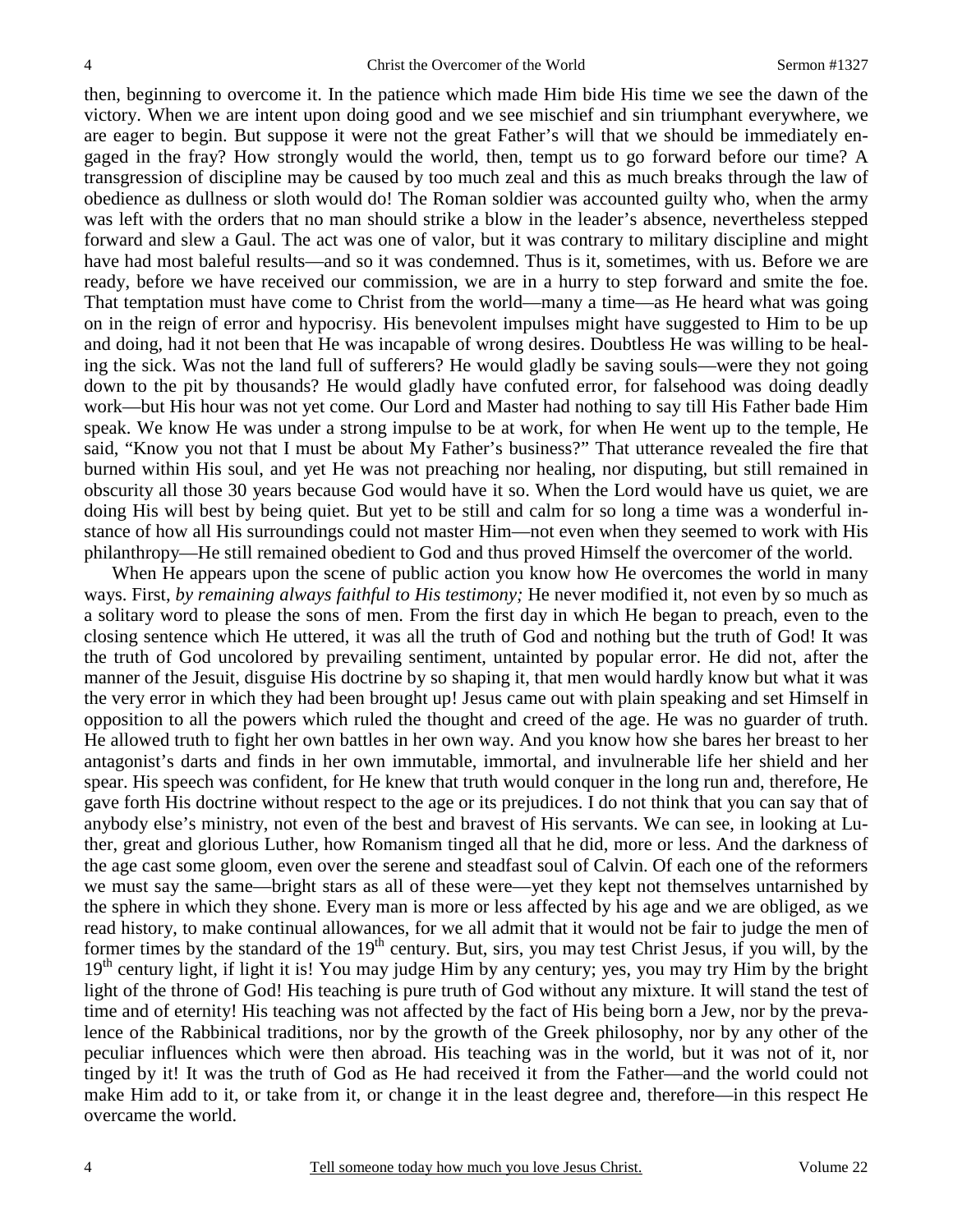Observe Him next in *the deep calm which pervaded His spirit at times when He received the approbation of men*. Our Lord was popular to a very high degree at certain times. How the people thronged around Him as His benevolent hands scattered healing on all sides! How they approved of Him when He fed them! But how clearly He saw through that selfish approbation and said, "You seek Me because of the loaves and fishes." He never lost His self-possession. You never find Him elated by the multitudes following Him. There is not an expression that He ever used which even contains a suspicion of selfglorification. Amid their hosannas His mind is quietly reposing in God. He leaves their acclamations and applause to refresh Himself by prayer upon the cold mountains, in the midnight air. He communed with God, and so lived above the praises of men. He walked among them holy, harmless, undefiled and separate from sinners—even when they would have taken Him by force and made Him a king! Once He rides in triumph, as He might often have done if He had pleased, but then it was in such humble style that His pomp was far other than that of kings! It was a manifestation of lowliness rather than a display of majesty. Amid the willing hosannas of little children, and of those whom He had blessed, He rides along, but you can see that He indulges none of the thoughts of a worldly conqueror, none of the proud ideas of the warrior who returns from the battle stained with blood. No, He is still as meek and as gentle and as kindly as ever He was! His triumph has not a grain of self-exaltation in it. He had overcome the world. What could the world give Him, brothers and sisters? An imperial nature like His, in which the manhood held such close communion with Deity is not readily to be imagined! What was there, here below, to cause pride in Him? If the trumpet of fame had sounded out its loudest note, what could it have been compared with the songs of cherubim and seraphim to which His ear had been accustomed throughout all ages? No, allied with His Deity, His manhood was superior to all the arts of flattery and to all the honors which mankind could offer Him. He overcame the world.

 He was the same when the world tried the other plan upon Him. It frowned at Him but He was still calm. He had scarcely commenced to preach before they would have cast Him headlong from the brow of the hill! Do you not expect, as they are hurrying Him to the precipice, to see Him turn round upon them and denounce them at least with burning words such as Elijah used? But no, He speaks not an angry word! He slips away and is gone out of their midst. In the synagogue they often gnashed their teeth at Him in their malice, but if ever He was moved to indignation it was not because of anything directed against Himself. He always bore all and scarcely ever spoke a word by way of reply to merely personal attacks. If calumnies were heaped upon Him, He went on as calmly as if they had not abused Him, nor desired to slay Him. When He is brought before His judges, what a difference there is between the Master and His servant, Paul. He is smitten, but He does not say like Paul, "God shall smite you, you whitewashed wall!" No, but like a lamb before her shearers, He is dumb and opens not His mouth. If they could have made Him angry, they would have overcome Him—but He was still loving; He was gentle, quiet, patient—however much they provoked Him! Point me to an impatient word—there is not even a *tradition* of an angry look that He gave on account of any offense rendered to Himself. They could not drive Him from His purposes of love, nor could they make Him say anything or do anything that was contrary to perfect love! He calls down no fire from heaven—no she bears come out of the woods to devour those who have mocked Him. No, He can say, "I have overcome the world," for whether it smiles or whether it frowns, in the perfect peace and quiet of His spirit, in the delicious calm of communion with God, the man of Sorrows holds on His conquering way!

 His victory will be seen in another form. He overcame the world as to the *unselfishness of His aims*. When men find themselves in a world like this they generally say, "What is our market? What can we make out of it?" This is how they are trained from childhood. "Boy, you have to fight your own way! Mind you look to your own interests and rise in the world." The book which is commended to the young man shows him how to make the best use of all things for himself. He must take care of, "number one," and mind the main chance. The boy is told by his wise instructors, "you must look to yourself or nobody else will look to you. And whatever you may do for others, be doubly sure to guard your own interests." That is the world's prudence, the essence of all her politics, the basis of her political economy—every man and every nation must take care of themselves. If you wish for any other politics or economics you will be considered to be foolish theorists and probably a little touched in the head! Self is the man! The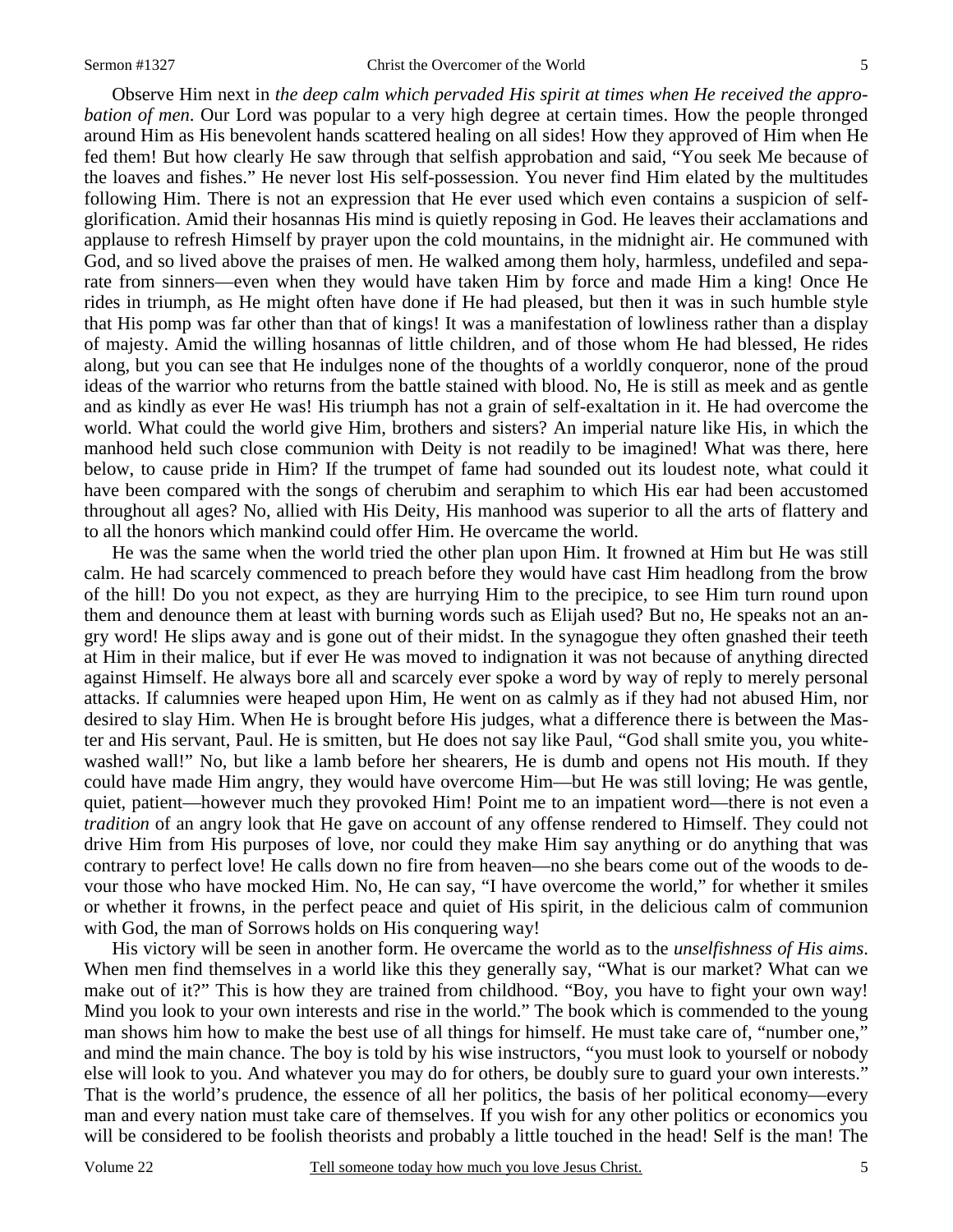world's law of self-preservation is the sovereign rule and nothing can go on rightly if you interfere with the gospel of selfishness—so the commercial and political Solomons assure us. Now, look at the Lord Jesus Christ when He was in the world and you will learn nothing of such principles except their condemnation! The world could not overcome Him by leading Him into a selfish mode of action. Did it ever enter into His soul, even for a moment, what He could do for Himself? There were riches, but He had not where to lay His head. The little store He had, He committed to the trust of Judas—and as long as there were any poor in the land they were sure to share in what was in the bag. He set so little account by estate, stock and funds that no mention is made of such things by either of His four biographers! He had wholly and altogether risen above the world in that respect, for with whatever evil the most spiteful infidels have ever charged our Lord, they have never, to my knowledge, accused Him of avarice, greed, or selfishness in any form. He had overcome the world.

 Then, again, the Master overcame the world in that *He did not stoop to use its power*. He did not use that form of power which is peculiar to the world even for unselfish purposes. I can conceive a man, even apart from the Spirit of God, rising superior to riches and desiring only the promotion of some great principle which has possessed his heart. But you will usually notice that when men have done so, they have been ready to promote good by evil, or at least they have judged that great principles might be pushed on by force of arms, or bribes, or policy. Mahomet had grasped a grand truth when he said, "There is no God but God." The unity of the Godhead is a truth of the utmost value—but then here comes the means to be used for the propagation of this grand truth—the scimitar! "Off with the infidels' heads! If they have false gods, or will not acknowledge the unity of the Godhead, they are not fit to live." Can you imagine our Lord Jesus Christ doing this? Why, then the world would have conquered *Him*. But He conquered the world in that He would not employ, in the slightest degree, this form of power. He might have gathered troops about Him—and His heroic example, together with His miraculous powers— must soon have swept away the Roman empire and converted the Jew! And then across Europe and Asia and Africa His victorious legions might have gone trampling down all manner of evil. And with the cross for His banner and the sword for His weapon, the idols would have fallen and the whole world must have been made to bow at His feet! But no, when Peter takes out the sword, He says, "Put up your sword into its sheath. They that take the sword shall perish with the sword." Well did He say, "My kingdom is not of this world, else would My servants fight."

 And He might, if He had pleased, have allied His church with the State, as His mistaken friends have done in these degenerate times—and then there might have been penal laws against those who dared dissent—and there might have been forced contributions for the support of His church and such like things. You have read, I dare say, of such things being done, but not in the Gospels, nor in the Acts of the Apostles! These things are done by those who forget the Christ of God, for He uses no instrument but love, no sword but the truth, no power but the Eternal Spirit, and in the very fact that He put all the worldly forces aside, He overcame the world!

 So, brothers and sisters, He overcame the world by *His fearlessness of the world's elite*, for many a man who has braved the frowns of the multitude cannot bear the criticism of the few who think they have monopolized all wisdom! But Christ meets the Pharisee and pays no honor to his phylactery. He confronts the Sadducee and yields not to his cold philosophy. Neither does He conceal the difficulties of the faith to escape his sneer. And He braves, also, the Herodian, who is the worldly politician, and He gives him an unanswerable reply. He is the same before them all! He is Master in all positions, overcoming the world's wisdom and supposed intelligence by His own simple testimony to the truth of God!

 And He overcame the world in His life, best of all, *by the constancy of His love*. He loved the most unlovely men. He loved those who hated Him. He loved those who despised Him. You and I are readily turned aside from loving when we receive ungrateful treatment and thus we are conquered by the world. But He kept to His great objective—"He saved others, Himself He could not save." And He died with this prayer on His lips, "Father, forgive them, for they know not what they do." Not soured in the least, blessed Savior, You are, at the last, just as tender as at the first! We have seen fine spirits, full of generosity, who have had to deal with a crooked and perverse generation until they have, at last, grown hard and cold. Nero, who weeps when he signs the first death warrant of a criminal, at last comes to gloat in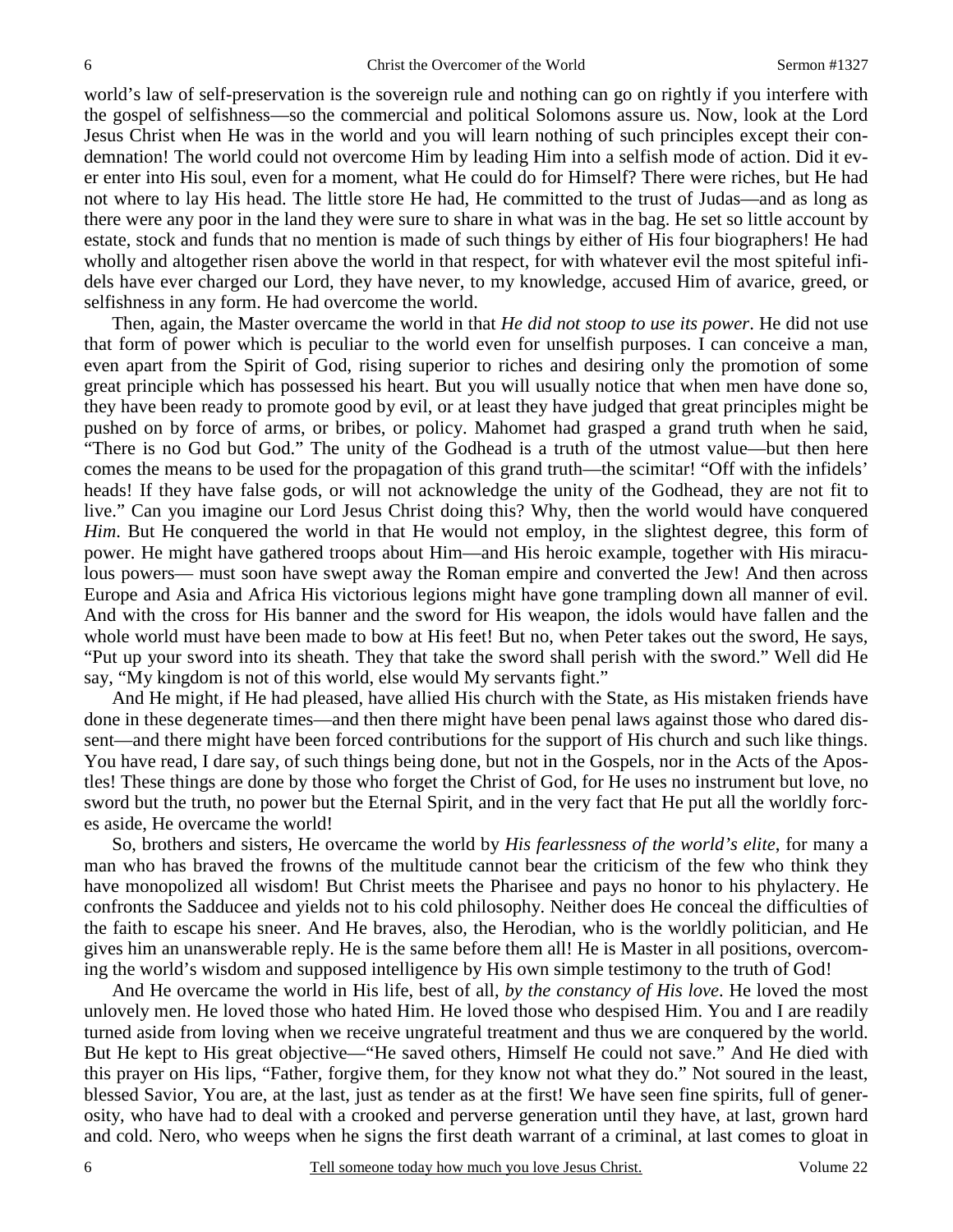the blood of his subjects! Thus do sweet flowers wither into noxious corruption! As for You, precious Savior, You are always fragrant with love! No spot comes upon Your lovely character, though You traverse a miry road. You are as kind to men at Your departure as You were at Your coming, for You have overcome the world!

 I can only say on the next point that *Christ, by His death, overcame the world* because, by a wondrous act of self-sacrifice, the Son of God smote to the heart the principle of selfishness which is the very soul and lifeblood of the world. There, too, by redeeming fallen man, He lifted man up from the power which the world exercises over him, for He taught men that they are redeemed, that they are no longer their own but bought with a price, and thus *redemption* became the note of liberty from the bondage of self-love and the hammer which breaks the fetters of the world and its lusts.

 By reconciling men unto God through His great atonement, He also has removed them from the despair which otherwise had kept them down in sin and made them the willing slaves of the world. Now are they pardoned, and being justified, they are made to be the friends of God! And being the friends of God they become enemies to God's enemies and are separated from the world—and so the world, by Christ's death, is overcome.

 But chiefly has He overcome *by His rising and His reigning*, for when He rose He bruised the serpent's head and that serpent is the prince of this world and has dominion over it. Christ has conquered the world's prince and led him in chains—and now has Christ assumed the sovereignty over all things here below. God has put all things under His feet. At His belt are the keys of providence. He rules among the multitude and in the council chambers of kings. As Joseph governed Egypt for the good of Israel, so does Jehovah Jesus govern all things for the good of His people. Now the world can go no further in persecuting His people than He permits! Not a martyr can burn, nor a confessor be imprisoned without the permit of Jesus Christ who is the Lord of all! The government is upon His shoulders and His kingdom rules over all. Brothers and sisters, this is a great joy to us, to think of the reigning power of Christ as having overcome the world!

 There is yet this other thought that He has overcome the world *by the gift of the Holy Spirit*. That gift was practically the world's conquest. Jesus has set up a rival kingdom now—a kingdom of love and righteousness! Already the world feels its power by the Spirit. I do not believe that there is a dark place in the center of Africa which is not, to some extent, improved by the influence of Christianity. Even the wilderness rejoices and is glad for Him. No barbarous power dares to do what once it did, or if it does, there is such a clamor raised against its cruelty that very soon it has to say *peccavi*, and confess its faults. This moment the stone cut out of the mountain without hands has begun to smite old Dagon! It is breaking his head and breaking his hands. And the very stump of him shall yet be dashed in pieces! There is no power in this world so vital, so potent as the power of Christ at this day! I say nothing just now of heavenly or spiritual things. I speak only of temporal and moral influences—even in these, the cross is to the front! He of whom Voltaire said that He lived in the twilight of His day, is going from strength to strength! It was true it was the twilight, but it was the twilight of the morning and the full noon is coming! Every year the name of Jesus brings more light to this poor world! Every year hastens on the time when the cross which is the lighthouse of humanity—the world's lighthouse amid the storm—shall shine forth more and more brightly over the troubled waters till the great calm shall come! The words shall become more and more universally true, "I, if I am lifted up, will draw all men unto Me." Thus has He overcome the world!

**III.** Now, lastly, WHAT CHEER IS THERE HERE FOR US? Why, first, that if the man, Christ Jesus, has overcome the world at its worst, we, who are in Him, shall overcome the world, too, through the same power which dwelt in Him! He has put His life into His people! He has given His Spirit to dwell in them, and they shall be more than conquerors! He overcame the world when it attacked Him in the worst possible shape, for He was poorer than any of you! He was more sick and sad than any of you! He was more despised and persecuted than any of you! And He was deprived of certain divine consolations which God has promised never to take away from His saints—and yet, with all possible disadvantages— Christ overcame the world! Therefore be assured *we* shall conquer, also, in His strength.